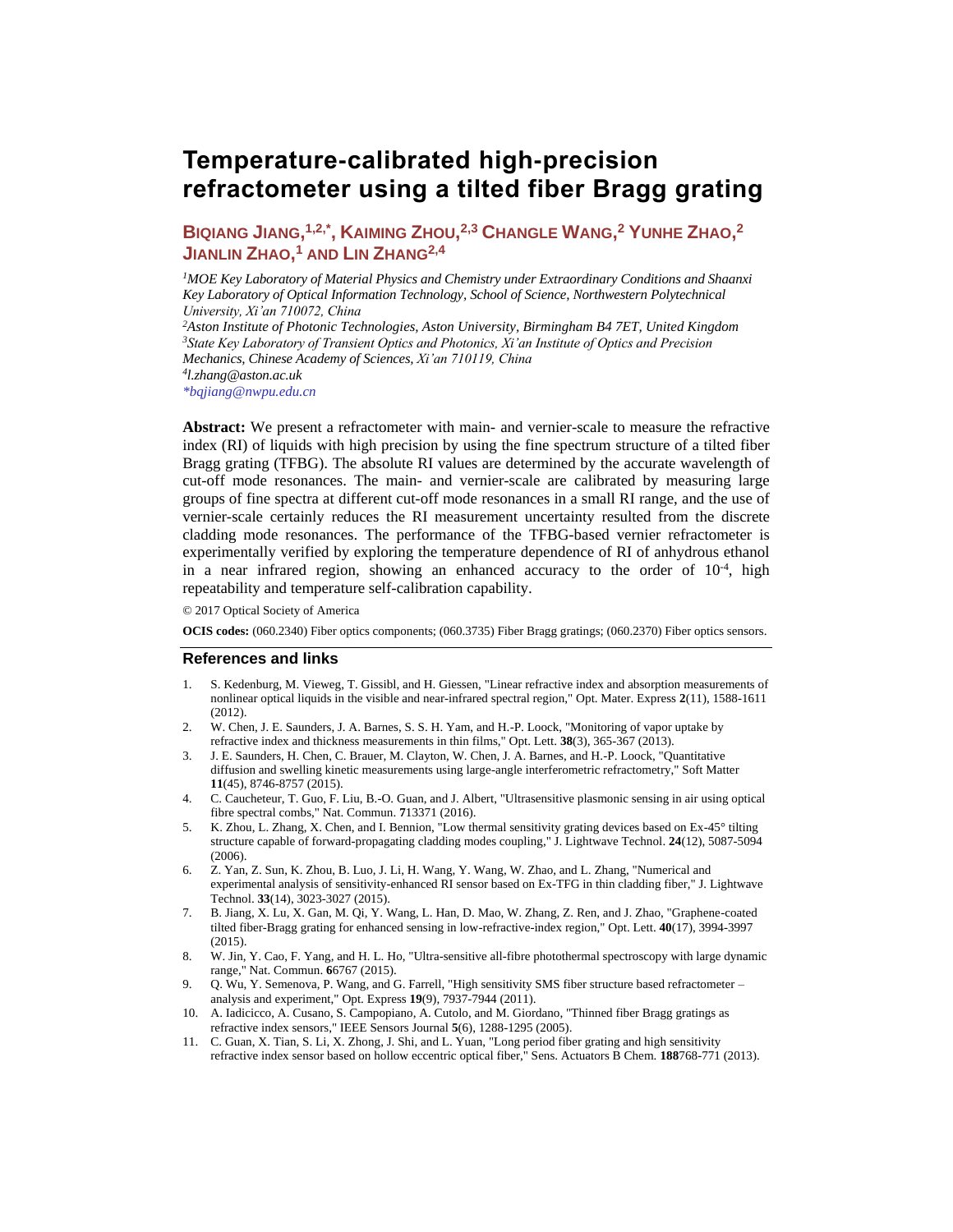- <span id="page-1-0"></span>12. J. Albert, L.-Y. Shao, and C. Caucheteur, "Tilted fiber Bragg grating sensors," Laser Photonics Rev. **7**(1), 83- 108 (2013).
- <span id="page-1-1"></span>13. G. Laffont, and P. Ferdinand, "Tilted short-period fibre-Bragg-grating-induced coupling to cladding modes for accurate refractometry," Meas. Sci. Technol. **12**(7), 765-770 (2001).
- <span id="page-1-2"></span>14. B. Jiang, J. Zhao, C. Qin, W. Jiang, A. Rauf, F. Fan, and Z. Huang, "Method for measuring liquid phase diffusion based on tilted fiber Bragg grating," Opt. Lett. **36**(21), 4308-4310 (2011).
- <span id="page-1-3"></span>15. C. Chan, C. Chen, A. Jafari, A. Laronche, D. J. Thomson, and J. Albert, "Optical fiber refractometer using narrowband cladding-mode resonance shifts," Appl. Opt. **46**(7), 1142-1149 (2007).
- <span id="page-1-4"></span>16. T. Guo, C. Chen, A. Laronche, and J. Albert, "Power-referenced and temperature-calibrated optical fiber refractometer," IEEE Photon. Technol. Lett. **20**(8), 635-637 (2008).
- <span id="page-1-5"></span>17. B. Jiang, J. Zhao, Z. Huang, A. Rauf, and C. Qin, "Real-time monitoring the change process of liquid concentration using tilted fiber Bragg grating," Opt. Express **20**(14), 15347-15352 (2012).
- <span id="page-1-6"></span>18. W. Zhou, D. J. Mandia, S. T. Barry, and J. Albert, "Absolute near-infrared refractometry with a calibrated tilted fiber Bragg grating," Opt. Lett. **40**(8), 1713-1716 (2015).
- <span id="page-1-7"></span>19. W. Zhou, Y. Zhou, and J. Albert, "A true fiber optic refractometer," Laser Photonics Rev. **11**(1), 1600157 (2017).
- <span id="page-1-8"></span>20. T. Guo, F. Liu, Y. Liu, N.-K. Chen, B.-O. Guan, and J. Albert, "In-situ detection of density alteration in nonphysiological cells with polarimetric tilted fiber grating sensors," Biosens. Bioelectron. **55**452-458 (2014).
- <span id="page-1-9"></span>21. B. Jiang, X. Lu, D. Mao, W. Zhang, and J. Zhao, "*In-Situ* monitoring method for solution volatilization using tilted fiber Bragg grating," IEEE Sens. J. **15**(5), 3000-3003 (2015).
- <span id="page-1-10"></span>22. I. H. Malitson, "Interspecimen comparison of the refractive index of fused silica," J. Opt. Soc. Am. **55**(10), 1205-1209 (1965).
- <span id="page-1-11"></span>23. M. N. Polyanskiy, "Refractive index database (Fused silica),"
- <span id="page-1-12"></span>https://refractiveindex.info/?shelf=glass&book=fused\_silica&page=Malitson. 24. W. Qian, C.-L. Zhao, S. He, X. Dong, S. Zhang, Z. Zhang, S. Jin, J. Guo, and H. Wei, "High-sensitivity temperature sensor based on an alcohol-filled photonic crystal fiber loop mirror," Opt. Lett. **36**(9), 1548-1550 (2011).
- <span id="page-1-13"></span>25. J. E. Saunders, C. Sanders, H. Chen, and H.-P. Loock, "Refractive indices of common solvents and solutions at 1550nm," Appl. Opt. **55**(4), 947-953 (2016).

#### **1. Introduction**

The refractive index (RI) is an important physical property to be measured in laboratories and field tests, and it can be obtained with a refractometer. Abbe refractometers based on Snell's law have been mostly used through measurement of the critical angle of total reflection, which is dependent on the known, relatively high RI of a glass prism and the RI of the sample to be tested [\[1-3\]](#page-0-0). As a result, the Abbe refractometer can measure the absolute RI without a reference. Fiber optic-based approaches offer advantageous remote, *in-situ*, and distributed measurement of surrounding RI, and a lot of research efforts employing fiber gratings and interferometers [\[4-11\]](#page-0-1) are being developed for compact, cost-effective, and high-accuracy RI measurement. Among them based on fiber gratings, tilted fiber Bragg gratings (TFBGs) have demonstrated outstanding performance in high-sensitivity RI measurement by taking advantages of well-established FBG technology and resonant excitations of cladding modes [\[12\]](#page-1-0). With increasing of the surrounding RI, some of the resonant cladding modes will gradually escape confinement of the fiber cladding, evolving into the leaky modes, and there is a "cut-off" mode resonance between the leaky modes and guided cladding modes. Utilizing different spectral features of a TFBG with regards to the surrounding RI, several methods have been developed to measure the RIs of liquid samples: i) the envelope area of the cladding mode spectrum  $[13, 14]$  $[13, 14]$  $[13, 14]$ ; ii) the wavelengths of cladding modes  $[15]$ ; iii) the transmission or reflection power [\[16,](#page-1-4) [17\]](#page-1-5); iv) the wavelength of cut-off mode [\[18,](#page-1-6) [19\]](#page-1-7), which can be regarded as a "true" refractometer and achieve the absolute measurement of RI, completely analogous to an Abbe refractometer. However, the above mentioned four methods have their drawbacks. Method i) involves more spectrum processing including peak extraction and calculation of normalized area, for ii), there is a smaller wavelength shift (or lower sensitivity) in low RI region for a specific cladding mode, for iii) the measurement is more susceptible to power fluctuation caused by bend or other environmental disturbance, and for iv) only discrete cut-off wavelengths can be read, leading to a non-continuous RI measurement and a larger measurement uncertainty [\[18\]](#page-1-6). Apart from the above methods, by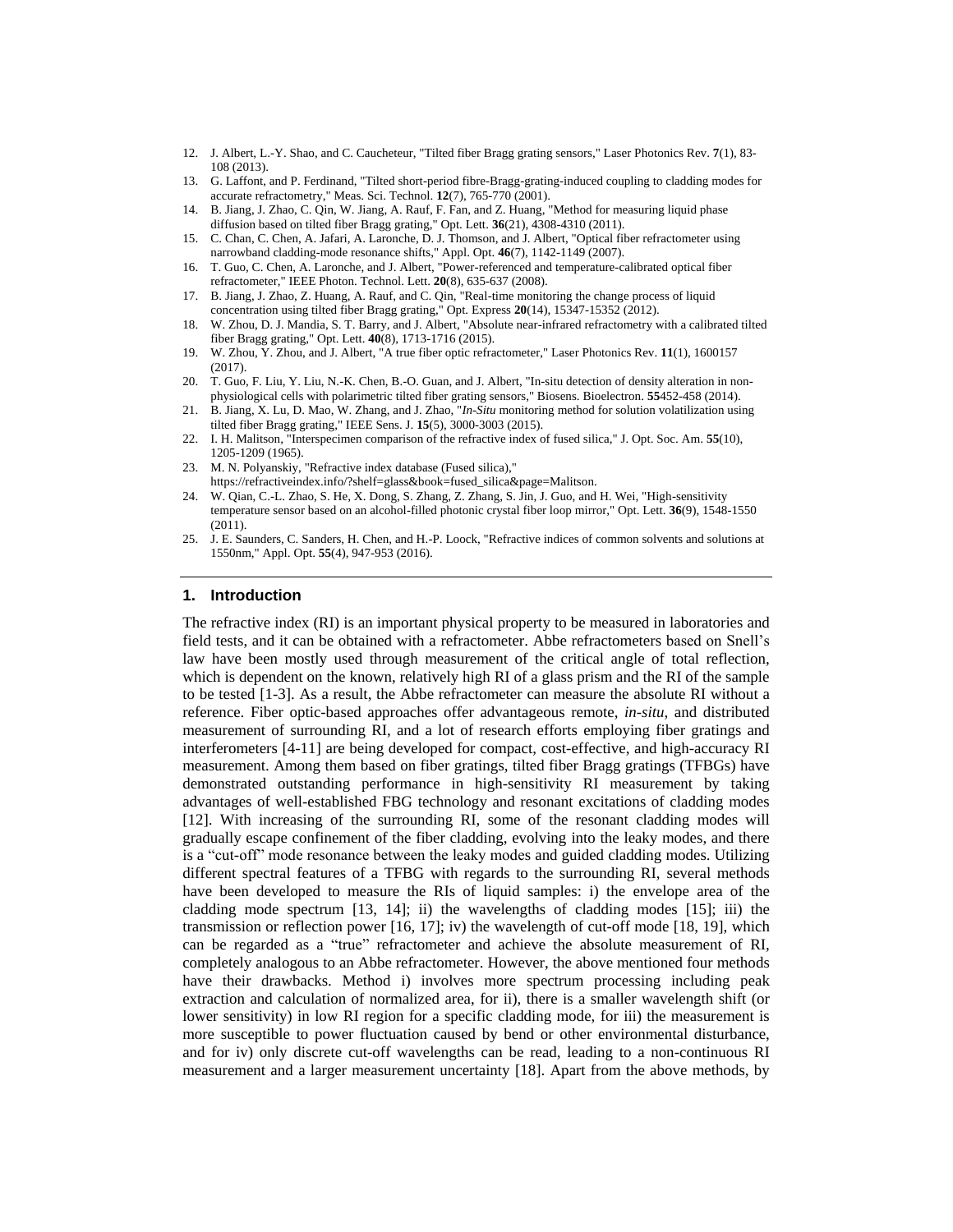tracking the wavelength or amplitude of a selected cut-off or adjacent mode, higher accuracy RI measurement has been reported on the investigation of the dispersion of pure water [\[19\]](#page-1-7) and the discrimination of bio-samples with low concentrations [\[20\]](#page-1-8), and both involved a very small RI range and cannot be applied to a relatively large range measurement.

In the work reported here, we introduce a new concept TFBG based on refractometer which has main- and vernier- scale capable of RI measurement of high precision and large dynamic range. The order of the cut-off mode is utilized as the main-scale for coarse measurement, and the much finer spectral shift at different cut-off modes are used as "vernier-scale" for high-precision RI measurement. Meanwhile, since the temperature has great influence on the RI value of materials, the desirable immunity to temperature interference in practical applications can be achieved with the help of the remaining Bragg resonance calibration of the TFBG. To validate the proposed scheme, the temperature dependence of RI of anhydrous ethanol was explored. A small continuous RI change of ethanol in the temperature range of  $20^{\circ}$ C ~  $50^{\circ}$ C has led to a covering of a few cut-off mode resonances, and more accurate RI and temperature measurement are simultaneously presented.

# **2. Principle**

Figure 1(a) depicts a schematic diagram of a TFBG structure for RI measurement. It is well known that the tilted fringes of a grating can enhance the light coupling from the forwardpropagating core mode to backward-propagating cladding modes at shorter wavelengths, and simultaneously reduce the coupling of the backward-propagating core mode. The resonances between the backward coupled core ( $\lambda_{\rm co}$ ) and cladding ( $\lambda_{\rm cl}$ ) modes of the TFBG are determined by the phase-matching conditions

$$
\lambda_{\rm co} = 2n_{\rm eff}^{\rm co} \left(\lambda_{\rm co}\right) \Lambda_{\rm g} \,, \tag{1}
$$

$$
\lambda_{\rm cl} = \left[ n_{\rm eff}^{\rm co} \left( \lambda_{\rm cl} \right) + n_{\rm eff}^{\rm cl} \left( \lambda_{\rm cl} \right) \right] \Lambda_{\rm g}, \tag{2}
$$

where,  $n_{\text{eff}}^{\infty}(\lambda_{\infty})$  and  $n_{\text{eff}}^{\infty}(\lambda_{\text{cl}})$  are the ERIs of the core mode at the wavelengths of  $\lambda_{\text{co}}$  and  $\lambda_{\text{cl}}$ , respectively,  $n_{\text{eff}}^{\text{cl}}(\lambda_{\text{cl}})$  is the ERI of the cladding mode at  $\lambda_{\text{cl}}$ , and the  $\Lambda_{g}$  is the actual grating period along the fiber axis. By using Eqs. (1) and (2), in combination with the known dispersion of the core mode, i.e.  $n_{\text{eff}}^{\infty}(\lambda_{\infty})$ ,  $n_{\text{eff}}^{\infty}(\lambda_{\text{cl}})$ , the surrounding RI can be calculated by the measurement of cladding resonant wavelength  $\lambda_{cl}$  and the Bragg wavelength  $\lambda_{co}$ . Any change of the surrounding RI will result in the shift of  $\lambda_{cl}$  while the core resonance at  $\lambda_{co}$ remains unchanged. However, variation of temperature and strain to the grating will produce spectral shifts for both  $\lambda_{\rm cl}$  and  $\lambda_{\rm co}$ .



Fig. 1. (a) Schematic model of a TFBG-based refractometer, (b) optical microscopic image of tilted fringes of an 8.5° TFBG, (c) transmission spectra of the TFBG, and (d) separations of adjacent cladding mode resonances at different mode-orders or resonant wavelengths.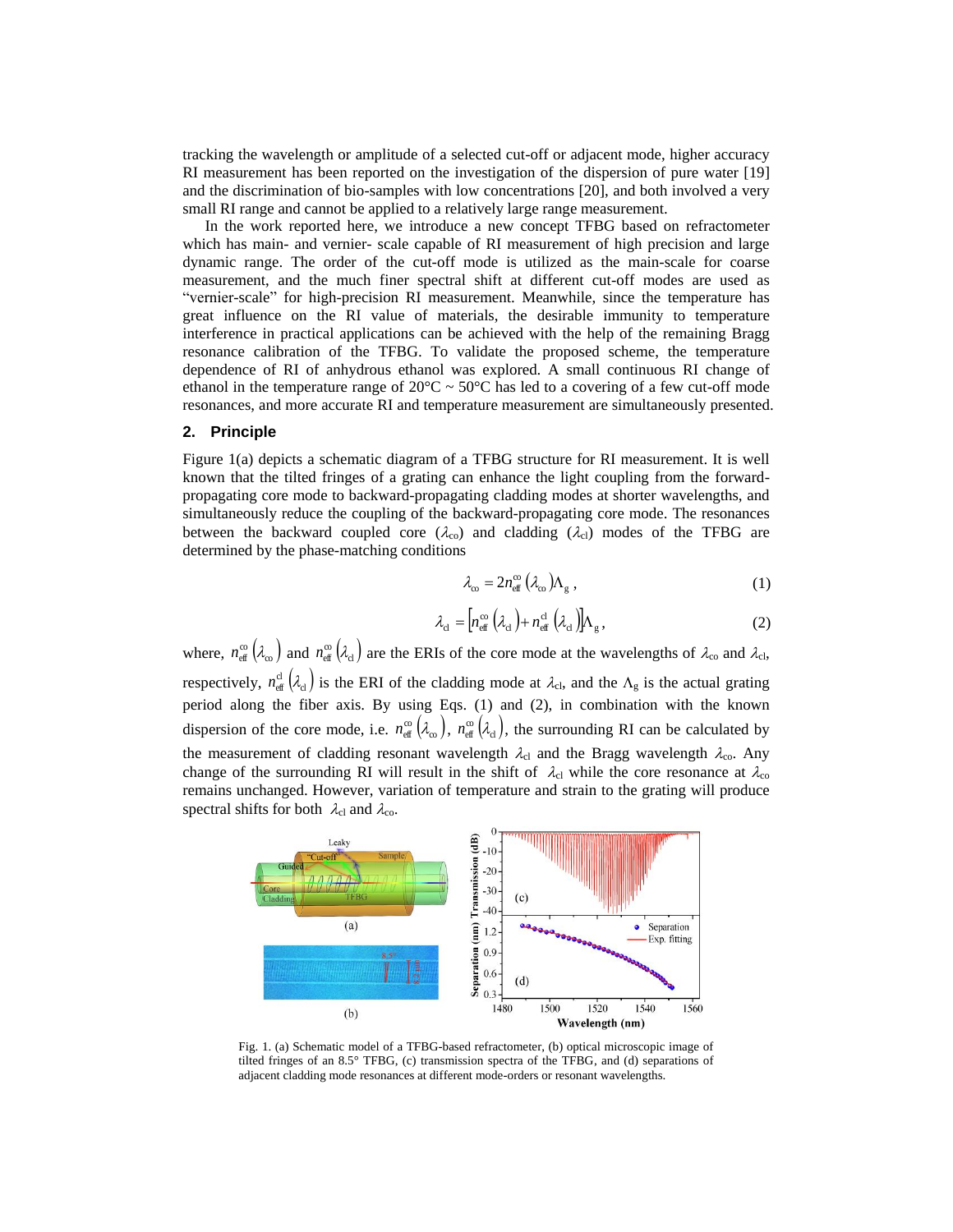As depicted in Fig. 1(a), when the ERI of a cladding mode becomes lower than the RI of the sample to-be measured, the cladding mode will be no longer confined in the fiber cladding, and then degrade into a leaky mode propagating in the surrounding medium. On the other hand, modes with ERI higher than the surrounding RI are totally confined within the cladding boundary, and the mode with ERI equal to the surrounding RI is regarded as a "cut-off" cladding mode, analogous to the critical angle of an Abbe refractometer [\[18\]](#page-1-6). The surrounding RI can thus be determined from Eqs.  $(1)$  -  $(2)$  and tracking the wavelength of the cut-off cladding mode. Existing reports used resonant wavelength of the cut-off mode to determine surrounding RI, which presented step values because of discreteness of the cladding mode resonances, leading to a considerable measurement uncertainty.

However, it is noted that a small variation of surrounding RI will not change the order of cut-off cladding mode but cause a wavelength shift. To improve the measurement accuracy of RI, the variation of fine spectra of each cut-off mode resonance in a small RI range can be utilized as vernier scale for precise RI/ERI calibration.

# **3. Device fabrication, experimental results and discussion**

#### *3.1 Fabrication of tilted fiber Bragg grating based refractometer*

In the experiment, the employed TFBG was UV-inscribed in hydrogenated standard SMF-28 with a frequency doubled continuous wave argon-ion laser (244nm) using the scanning phasemask technique. The tilted structure was realized by rotating the phase-mask in the fabrication system. The fabricated TFBG was annealed at 80°C for 48 hours to release the residual hydrogen and stabilize the grating structure. The length and the internal tilt angle were 12mm and 8.5°to excite strong cladding mode resonances for measurement of liquid-sample. With a period of 1066.39nm for the uniform phase-mask, the axial grating period  $\Lambda_g$  is 539.84 nm for tilt angle of 8.5°. Figure 1(b) shows the tilted fringes in the fiber core of the TFBG inspected with a high resolution microscope. The corresponding spectrum of the TFBG is shown in Fig.1(c). And the operating range of the RI sensor can be adjusted by the tilt angle for better quality factor for the measurement signal and different measurement ranges of RI measurement. The separation between the adjacent resonances changes with the mode order, as shown in Fig. 1(d). Clearly, the higher-order cladding modes at the shorter wavelength side demonstrate a larger separation.

#### *3.2 Identification of main-scale of the refractometer*

The RI response of the TFBG was examined by using an experimental system as described in [\[21\]](#page-1-9), including a supercontinuum light source, sample cell and optical spectrum analyzer (OSA). In the experimental process, the broadband light signal from the light source is coupled in the TFBG, and the transmission signal is monitored and recorded by the OSA. A series of RI matching liquids (from Cargille Labs) ranging from 1.3200 to 1.4500 with an interval of 0.005 (with maximum error of 0.0002 standardized at 589.3 nm and 25°C) were injected into the sample cell in turn and used as calibration samples to change the RI around the TFBG. The measured spectra of TFBG for various RI values are demonstrated in Fig. 2(a), and the position of cut-off mode resonance for each RI is indicated in the shadow area. The so-called "cut-off" mode is located between the leaky and guided modes, as clearly shown in the inset of Fig.  $2(a)$ , which is evidenced by an apparent reduction of coupling intensity compared with the guided cladding mode at the longer wavelength side.

The extracted wavelengths of cut-off mode resonances at each RI are shown in Fig. 2(b). From the measurement result, the slope of RI response curve of the TFBG is 508.681 nm/RIU ("RIU" represents the refractive index unit). However, the discretization in the wavelength extraction of cut-off cladding modes introduce a RI measurement uncertainty of  $\pm 1.2 \times 10^{-3}$ , which means any small RI change in this range cannot be precisely detected. Also, this uncertainty is dependent on the wavelength separation between adjacent cut-off cladding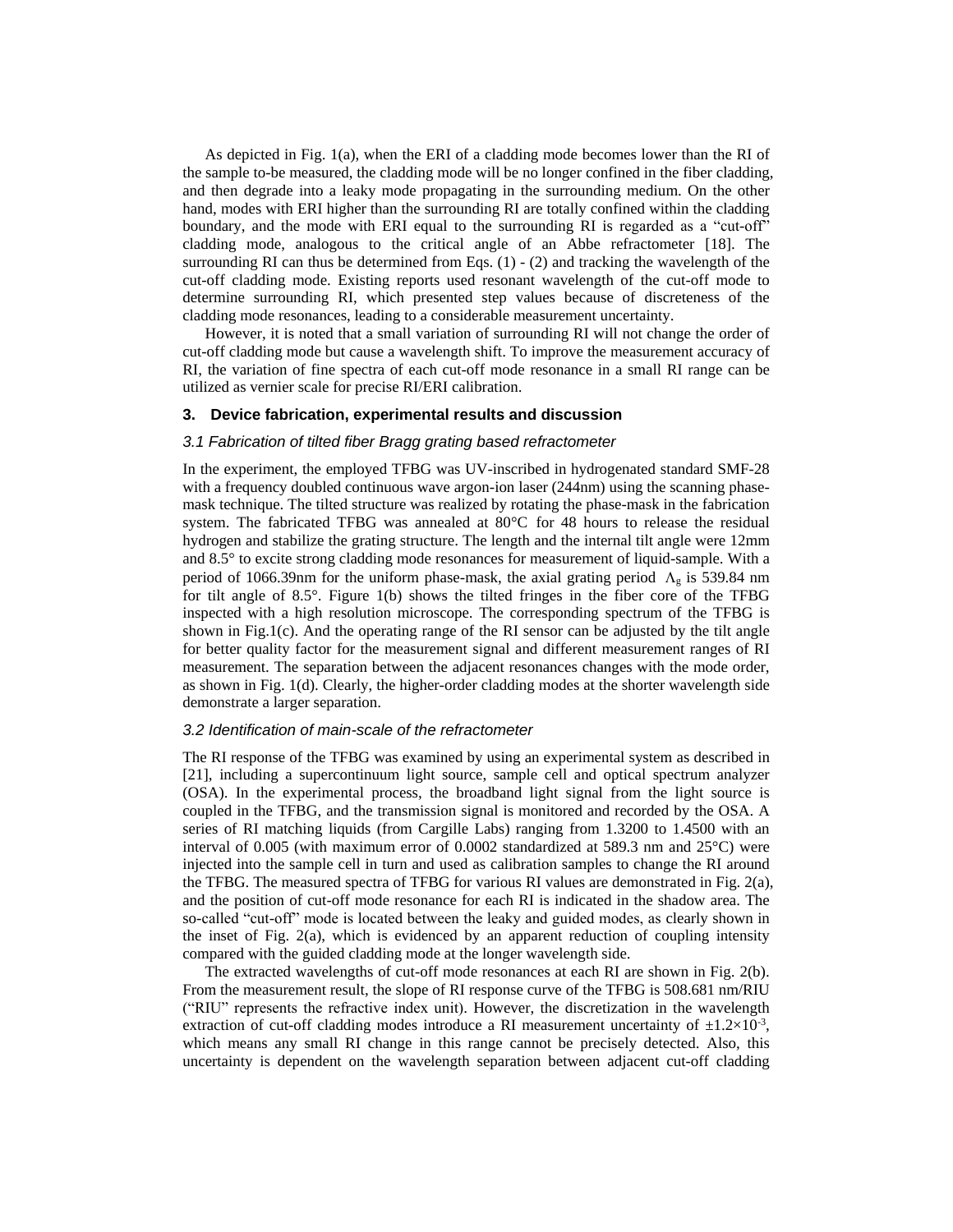modes, and there will be a larger measurement error for the lower RI region corresponding to the higher-order mode, where biochemical sensing interests in.



Fig. 2. (a) Spectral evolution of TFBG-1 with the RI change. The cut-off mode position for each RI value is shown in the shadow area. The inset is the zoomed spectrum of the cut-off mode resonance for RI of 1.380. (b) Wavelengths of cut-off mode resonances of the TFBG versus surrounding RI.

# *3.3 Calibration for "vernier-scale" of the refractometer*

To improve the measurement accuracy, it is essential that a more precise measuring scale with smaller steps is required to fill in the gap between the discrete cut-off cladding modes. As mentioned above, a small variation of RI will not change the order of cut-off mode but affect its absolute wavelength position. Therefore, we prepared a series of sucrose solutions with different concentrations from 0% (DI water) to 50% for fine measurement. Continuously tiny change of concentration and thus RI can be attained by volatilization of water in solution. The RIs of these sucrose solutions were coarsely pre-calibrated with an Abbe refractometer and calculated in terms of cut-off wavelength. Owing to the slow volatilization at room temperature, the concentration (or RI) of sucrose solution can be assumed to a linear change in a very small range, in which the order of cut-off mode resonance can transfer to next one. And then, with the change of surrounding RI, we obtained large groups of finer (or defined as "vernier") spectra at different cut-off modes, as shown in Fig. 3.

Analogous to that of a vernier caliper, metering using a TFBG-based refractometer can be done with a main-scale and a "vernier-scale". But here, the main- and vernier-scale correspond to the coarse wavelengths (or orders) of cut-off modes (marked in the top-left inset of Fig. 3(a)), and finer spectral shift (zoomed region in the bottom-right inset of Fig. 3(a)) of each cut-off mode, respectively. They have different response coefficients to the RI. Therefore, the RI value can be obtained from the calibration curve of not only main-scale, but also more precise vernier-scale. From the spectral evolutions at two different cut-off mode resonances shown in Fig. 3(b), the cut-off mode is identified, and in a small RI range, this resonance is noticeably going toward longer wavelength and lower coupling intensity, while the leaky mode to the left and the last guided mode to the right show a shrinkage of coupling intensity and an ambiguous wavelength shift, respectively. Moreover, by substituting Eq. (1) into Eq. (2), the ERI of the cladding mode can be calculated at the wavelength  $\lambda_{cl}$  as follows

$$
n_{\text{eff}}^{\text{cl}}\left(\lambda_{\text{cl}}\right) = \frac{2\lambda_{\text{cl}}}{\lambda_{\text{co}}} n_{\text{eff}}^{\text{co}}\left(\lambda_{\text{co}}\right) - n_{\text{eff}}^{\text{co}}\left(\lambda_{\text{cl}}\right). \tag{3}
$$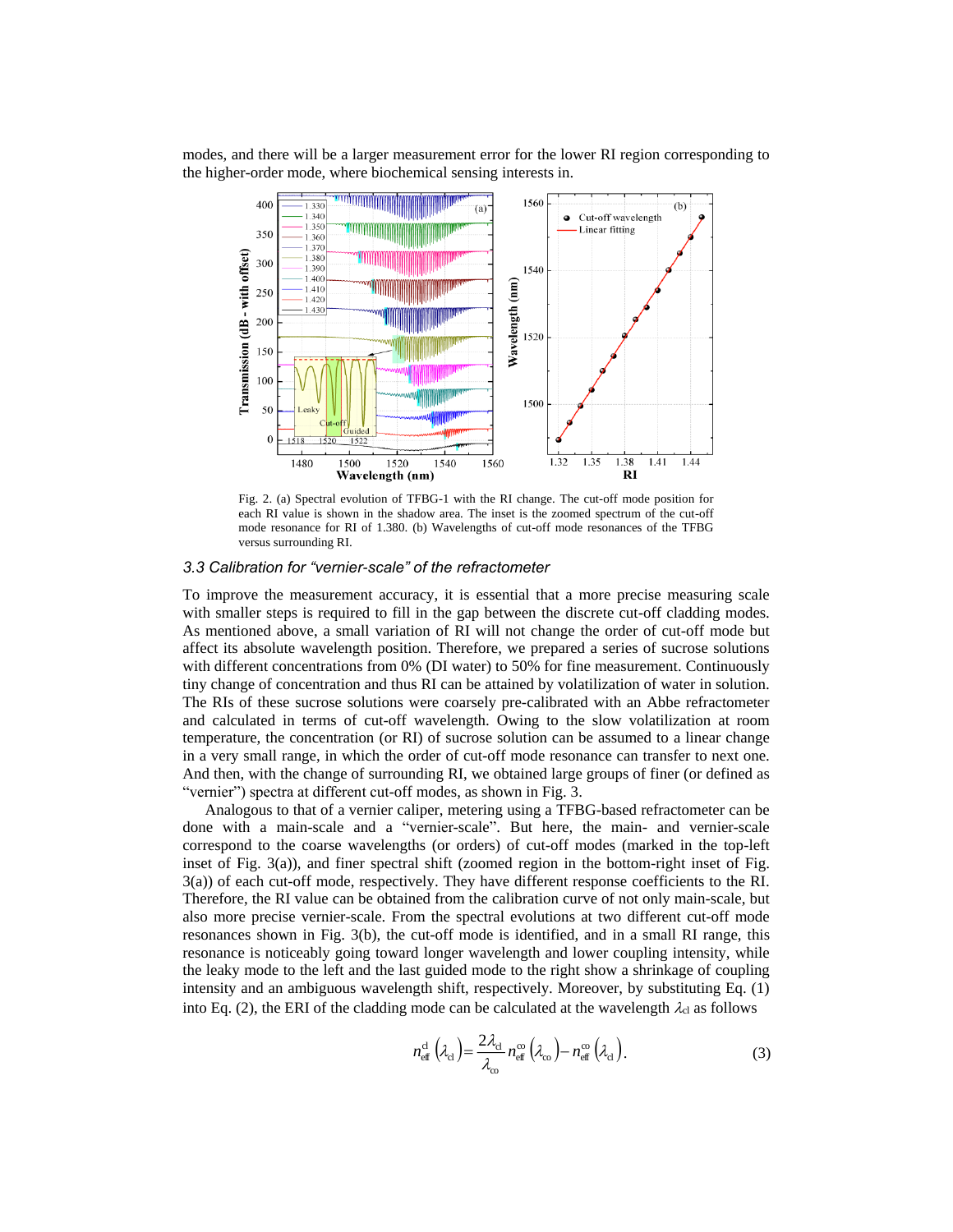Where, the ERIs  $n_{\text{eff}}^{\infty}(\lambda_{\infty})$  and  $n_{\text{eff}}^{\infty}(\lambda_{\text{cl}})$  of the core mode at the two resonant wavelengths of  $\lambda_{\rm co}$  and  $\lambda_{\rm cl}$  are obtained by means of Eq. (1) and the core RI dispersion (dn<sub>co</sub>/d $\lambda$ ). By inscribing five FBGs with different periods in the same fiber as the TFBG, the dispersion of -  $1.281\times10^{-5}$  nm<sup>-1</sup> is obtained according to their Bragg wavelengths (1536nm ~ 1568nm). The dispersion value is slightly higher than that of pure silica  $(-1.198\times10^{-5}$  nm<sup>-1</sup> at 1550 nm) [\[22,](#page-1-10) [23\]](#page-1-11), which can be explained that the germanium doping and UV-exposure in grating fabrication process modified the dispersion characteristics [\[19\]](#page-1-7). In order to validate the feasibility of the ERI calibration method for the TFBG, we firstly calculated the ERI (which equals to the RI at the measured wavelength) of the cut-off cladding modes in DI water. The result shows that the RI of water at 1490 nm ( $@20^{\circ}$ C) is 1.3160±0.0012, which is in good agreement with the reported value of 1.3167±0.0004 at 1500 nm by an Abbe refractometer [\[1\]](#page-0-0). The calculated ERIs (top-horizontal coordinate) versus the cut-off wavelengths are also shown in Fig. 3(a). As a result, the vernier spectra as a complementary scale can be used to compensate the measurement error caused by the wavelength separation between cladding modes.



Fig. 3. Calibration relationship of cut-off mode resonant wavelength with the change of surrounding RI. (a) Resonant wavelengths with main scale and vernier scale versus RI (bottom coordinate) and ERI (top coordinate), insets: (top-left) marked wavelength position of the cutoff mode resonances, and (bottom-right) vernier spectra and scale in a zoomed region. (b) Detailed spectral evolutions of the cut-off mode resonances of two different orders in a small RI range.

# *3.4 Actual application: Temperature dependence of ethanol refractive index*

In order to examine the actual application, we experimentally investigated a small RI variation corresponding to a couple of cut-off mode resonances by using the proposed refractometer. Taking the temperature dependence of RI of ethanol as an example, more accurate values of RI at different temperatures are measured. For pre-calibration of temperature induced effects, the TFBG was firstly placed in a heating chamber with a temperature controller, and then we observed the global spectrum red-shift for all the resonances with increasing temperature, showing a positive d*n*/d*T* of TFBG itself. The shifts of resonant wavelengths of the core mode and the cladding mode at  $\sim$ 1506 nm are shown in Fig. 4(a), and their temperature sensitivities in air are 10.10 pm/ $\rm{^{\circ}C}$  and 9.69 pm/ $\rm{^{\circ}C}$ , respectively. In the experiment, the anhydrous ethanol of high purity (99.99%) was employed, for avoiding the influence of ethanol volatilization on the concentration (and RI) during the heating/cooling process. Based on the ethanol-bath method, the temperature around TFBG was controlled with a heater and monitored with a thermometer. Figure 4(a) shows the measurement results. The core mode has the same temperature response as that in air. However, from Fig. 4(b), the wavelength of cut-off mode resonance changes by  $\sim$ 6nm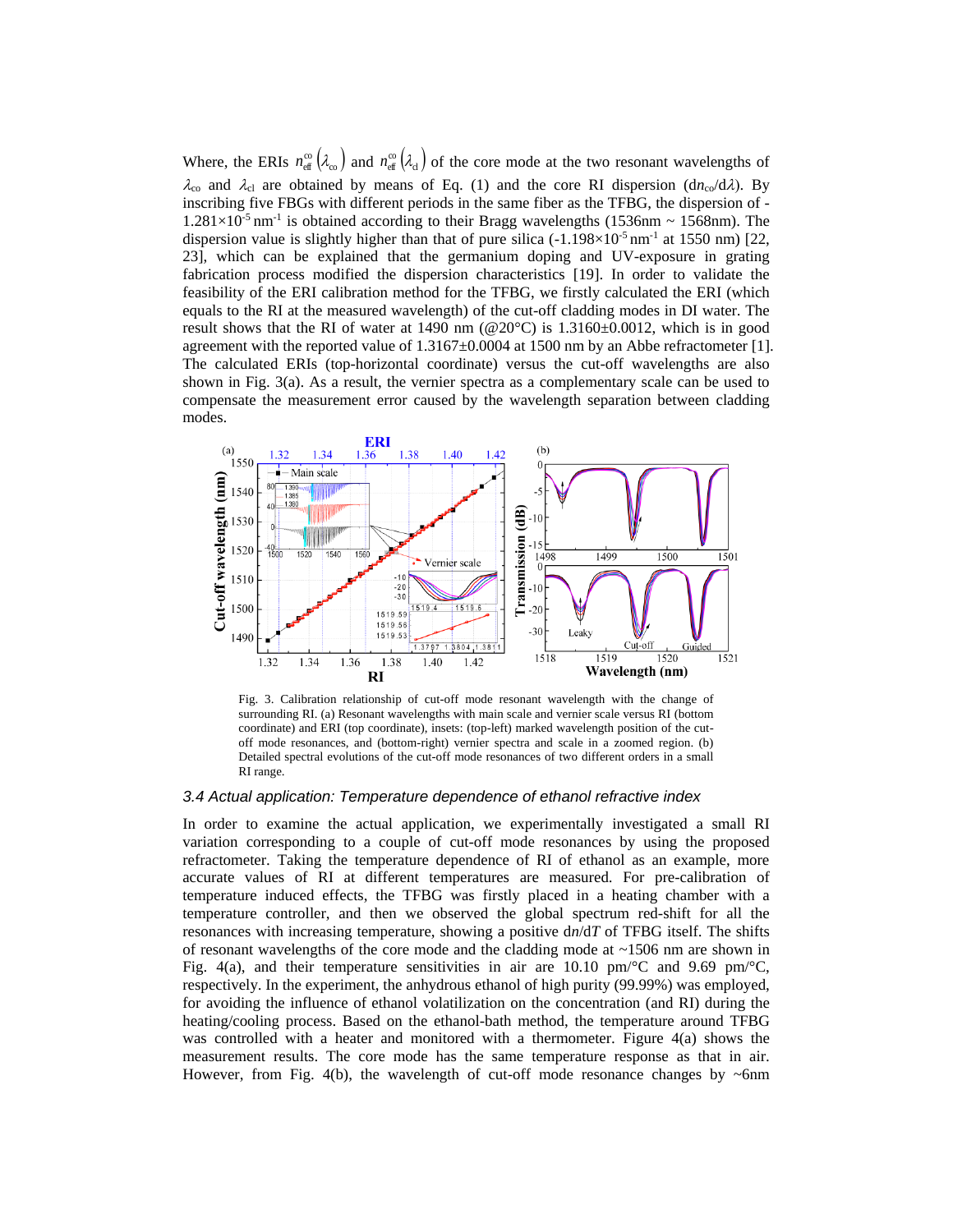towards the shorter wavelength with the temperature rising from  $20^{\circ}$ C to  $50^{\circ}$ C, as a result of the dominated negative  $dn/dT$  of alcohol. Taking temperature calibration measured in air into account, and hence, the variation of cut-off wavelength (marked with red circles in Fig. 4(b)) can be used to find the temperature dependence of ethanol RI. It can be seen that after the removal of inherent thermo-optic and thermal expansion effects of TFBG itself, the change of cut-off wavelength is slight larger than original one.



Fig. 4. With the temperature increasing, (a) wavelength shifts of the core and the cladding modes when the TFBG is in air, and (b) wavelength shift of cut-off mode when the TFBG in ethanol.

Finally, the calculated ERI and corresponding RI values at each temperature by the precalibration results of the refractometer are plotted in Fig. 5 with solid square/circle symbols. The obtained ERI decreases with increasing temperature, and then the linear fitting curve shows a negative  $dn/dT$  (-4.260×10<sup>-4</sup>/°C) of ethanol in the temperature range of 20°C~50°C, which is in good agreement with the value of  $-4.128 \times 10^{-4/9}$ C calculated from the previous report [\[24\]](#page-1-12). And also, the obtained ERI value of ethanol is 1.3510 at 1506nm ( $@20^{\circ}$ C), very close to the reported values of 1.3522 at 1500nm ( $@20^{\circ}$ C) measured by an Abbe refractometer [\[1\]](#page-0-0) and 1.3503 at 1550nm (@25°C) measured by a large-angle refractometer [\[25\]](#page-1-13). The difference between them is mainly introduced by the system error of different calibration approaches and the dispersion of ethanol itself. As a comparison, we only use the main-scale of the refractometer to calculate the ERI (or RI), and the values at each temperature are also plotted in Fig. 5 with half-left up/down-triangle symbol. It is obvious that the ERI/RI does not change continuously with the temperature, and there will be considerable error in measurement, for instance, maximum error  $1.87\times10^{-3}$  of the calculated RI at 25°C. On the other hand, using the vernier-scale can overcome the measurement uncertainty caused by the separation of the cut-off cladding modes, as also mentioned in [\[19\]](#page-1-7).



Fig. 5. Variations of the calculated ERI and RI with the temperature.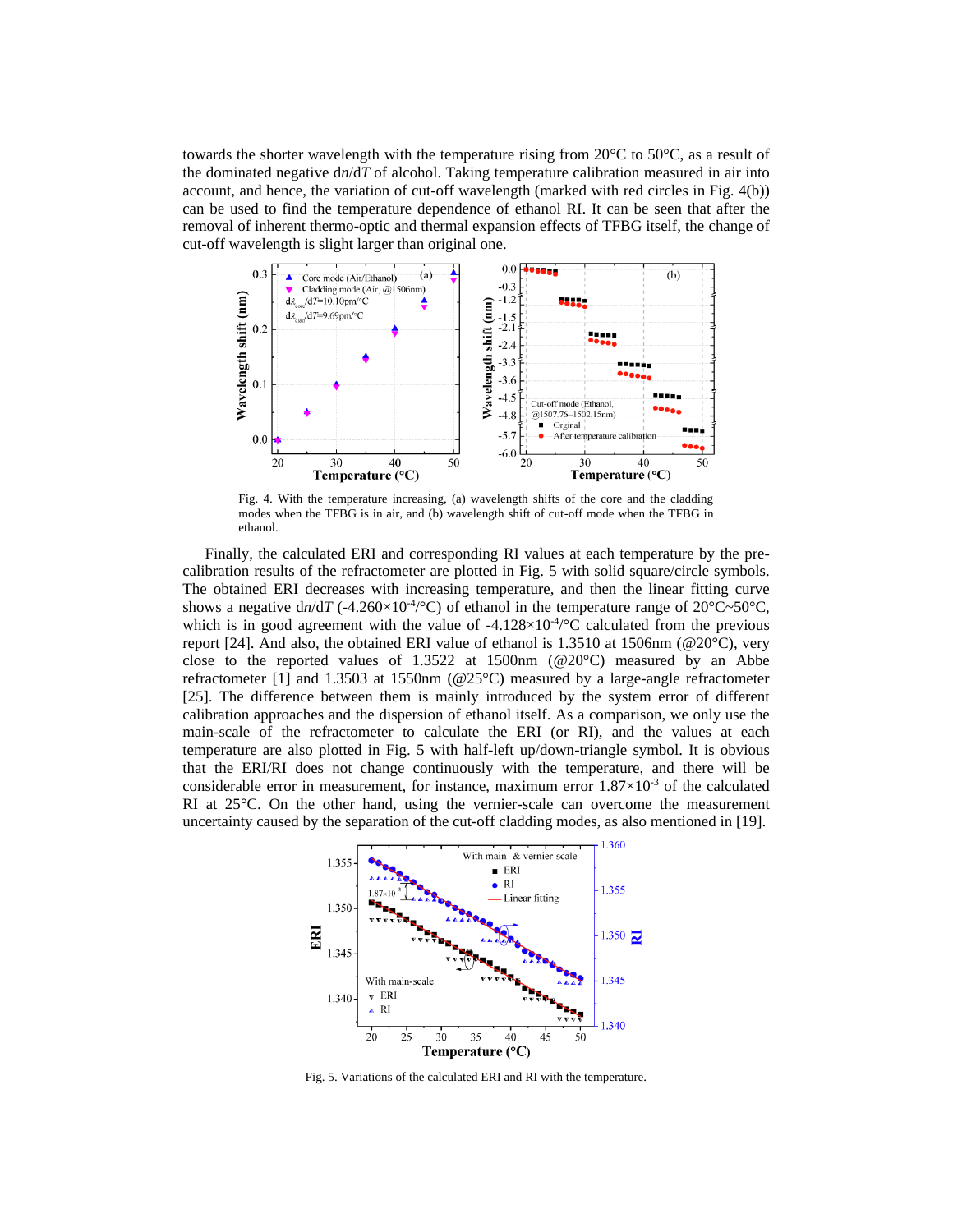# *3.5 Determination of repeatability and uncertainty*

To determine the key factors of repeatability and the uncertainty of the proposed TFBG-based refractometer, three sets of measurements for each temperature were carried out. As shown in Fig. 6, the results demonstrate that both of core mode and cut-off mode have a good repeatability under different temperatures, and their maximum wavelength fluctuation is only  $\pm 0.005$ nm, which corresponds to a RI value of  $\pm 1.359 \times 10^{-4}$ . This uncertainty value is better than  $\pm 10^{-3}$  reported in [\[18\]](#page-1-6) and  $1.87\times10^{-3}$  obtained only with the main-scale. It is not as good as the value of  $\pm 5 \times 10^{-5}$  reported in [19] due that it is affected by the accuracy of spectral analyzer. However, the proposed "vernier" approach can be implemented as a simpler metering tool when the highest possible accuracy is not needed for the application. Also, from the inset of Fig. 6, it is also evident that the three measurement spectra are almost completely overlapped at 40 $^{\circ}$ C, and a small spectral shift in the interval of  $1^{\circ}$ C can be observed. In addition, the RI measurement uncertainty is also dependent on wavelength shift of the cut-off mode resonance and the resolution of the spectral measurement instrument.



Fig. 6. Determination of repeatability and uncertainty of the refractometer. Inset: the spectra of three measurements at 40°C and the spectral shift in the interval of 1°C.

Although the temperature dependence of the RI of anhydrous ethanol as an example was investigated, for the first time, to demonstrated the metrological performance of the refractometer, the applications should be extended the dynamic and static high-accuracy measurement of absolute RI of liquids. The accuracy could be further improved by using a standard RI liquid sets with smaller interval and more precision spectrum instrument to strictly pre-calibrate the vernier spectra, where the more precise and finer wavelength information would be obtained.

## **4. Conclusion**

We proposed and experimentally demonstrated an optical fiber-based refractometer by using the comb-like spectrum of a TFBG for high-precision RI measurement and temperaturedependence of RI of anhydrous ethanol in the NIR range. Prior to use, the main-scale of the refractometer was pre-calibrated with a series of liquids with known RIs, and the more precise vernier-scale measurement is demonstrated by a series of sucrose solutions with different concentrations. When changing the temperature of liquid, the RI can be discriminately measured with the temperature and RI responses of different modes in air and liquid. The results show that the temperature-dependence of RI of ethanol is -4.260 $\times$ 10<sup>-4</sup>/ $\rm{^{\circ}C}$ in the temperature range of  $20^{\circ}C - 50^{\circ}C$ , and the uncertainty is approximately  $\pm 1.359 \times 10^{-4}$  by calculating the three measurement results. The proposed refractometer with temperaturecalibration therefore has the merits of enhanced precision, high repeatability, and robust fiber structure, and then can be applied in dynamic and static RI measurement, especially in the measurement of a very small and continuous RI change.